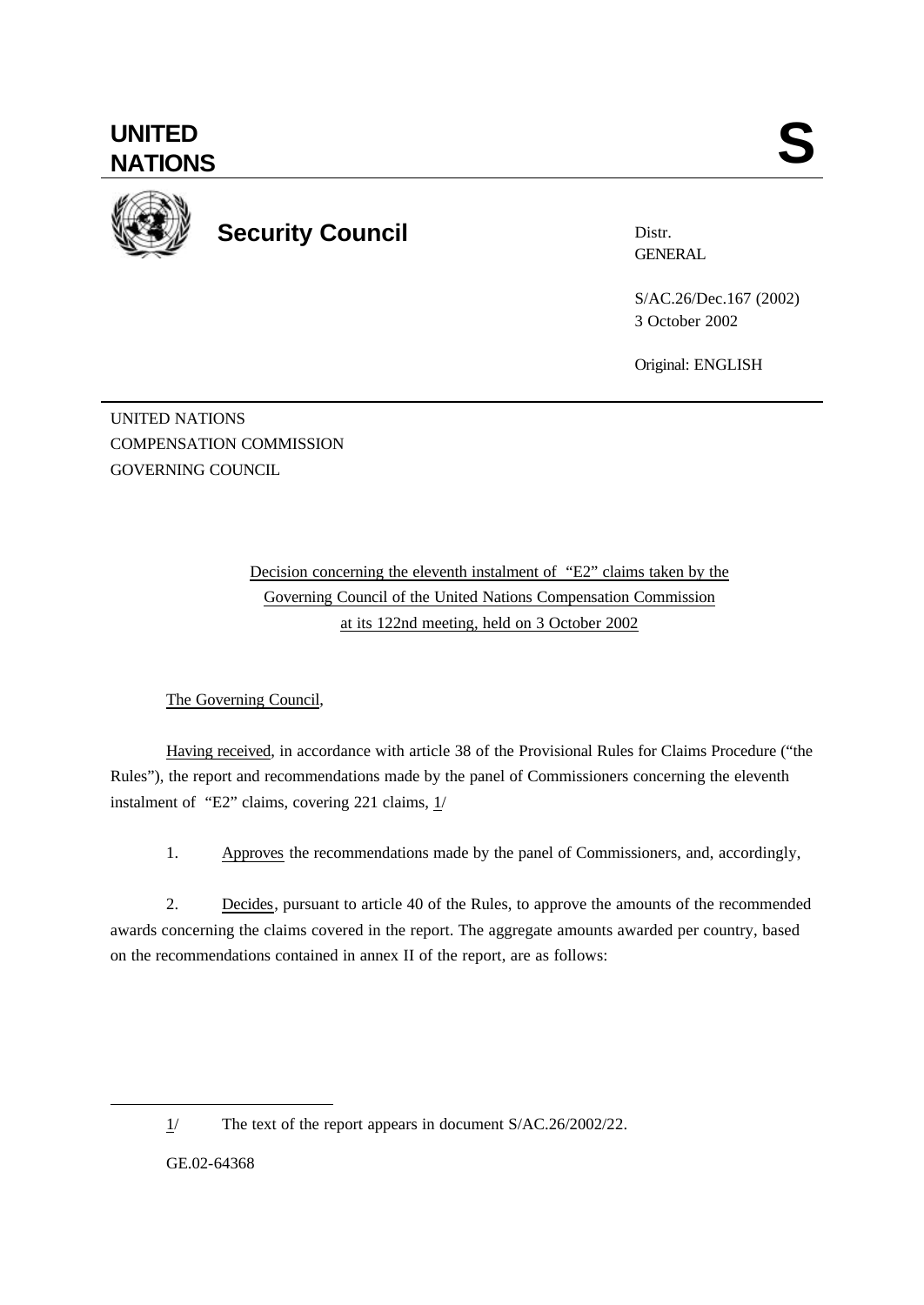## Page 2

| Country               | Number of claims<br>recommended for<br>payment | Number of claims<br>not recommended<br>for payment | Amount of<br>compensation<br>claimed (USD) | Amount of<br>compensation<br>recommended<br>(USD) |
|-----------------------|------------------------------------------------|----------------------------------------------------|--------------------------------------------|---------------------------------------------------|
| Austria               | $\mathbf 1$                                    | $\overline{c}$                                     | 1,386,296                                  | 8,512                                             |
| Belgium               | $\mathbf 1$                                    | $\overline{\phantom{m}}$                           | 18,875,000                                 | 3,975,000                                         |
| China                 | 5                                              | $\overline{7}$                                     | 62,082,276                                 | 370,169                                           |
| Cyprus                | $\overline{a}$                                 | $\mathbf{1}$                                       | 131,992                                    | nil                                               |
| <b>Czech Republic</b> | $\mathbf{1}$                                   | $\mathbf{1}$                                       | 129,908,809                                | 8,648,305                                         |
| Denmark               | $\overline{a}$                                 | $\mathbf{1}$                                       | 1,107,557                                  | nil                                               |
| Egypt                 | 3                                              | 21                                                 | 9,871,436                                  | 125,513                                           |
| France                | $\mathbf 1$                                    | $\overline{a}$                                     | 752,778                                    | 188,544                                           |
| Germany               | 16                                             | 14                                                 | 78,513,189a/                               | 19,834,674                                        |
| Greece                | $\mathbf 1$                                    | $\overline{\phantom{a}}$                           | 11,097                                     | 11,097                                            |
| India                 | $\boldsymbol{7}$                               | 6                                                  | 477,386a/                                  | 140,730                                           |
| Ireland               | $\overline{a}$                                 | $\overline{c}$                                     | 6,780,212                                  | nil                                               |
| Italy                 | $\mathbf{1}$                                   | $\boldsymbol{7}$                                   | 2,362,741                                  | 8,599                                             |
| Japan                 | $\mathbf 1$                                    | $\overline{\phantom{a}}$                           | 7,704,888                                  | 1,808,189                                         |
| Netherlands           | $\,8\,$                                        | $\mathfrak s$                                      | 20,939,588a/                               | 2,443,781                                         |
| Pakistan              | 3                                              | $\mathbf{1}$                                       | 7,272,457                                  | 1,309,097                                         |
| Saudi Arabia          | $\qquad \qquad -$                              | $\mathbf{1}$                                       | 82,777                                     | nil                                               |
| Singapore             | $\overline{a}$                                 | $\sqrt{2}$                                         | 593,040                                    | nil                                               |
| Spain                 | $\mathbf{1}$                                   |                                                    | 454,267                                    | 3,011                                             |
| Switzerland           | $\epsilon$                                     | $\overline{4}$                                     | 11,086,463a/                               | 1,511,794                                         |
| Tunisia               | $\,1$                                          | $\mathbf 1$                                        | 1,515,970                                  | 628,385                                           |
| Turkey                | $\,8\,$                                        | $\boldsymbol{7}$                                   | 6,469,831                                  | 520,361                                           |
| <b>United Kingdom</b> | 31                                             | 21                                                 | 39,793,651a/                               | 5,125,765                                         |
| <b>United States</b>  | $\boldsymbol{7}$                               | $\overline{4}$                                     | 4,196,578                                  | 1,493,983                                         |
| Yemen                 | $\,1$                                          | $\overline{\phantom{0}}$                           | 578,133                                    | 287,290                                           |
| Total                 | 104                                            | 108                                                | 412,948,412a/                              | 48,442,799                                        |

 $\mathbf{a}$  These amounts are net of the amount of the severed portions of the claims, which were deferred to a later instalment, as referred to in paragraph two of the report